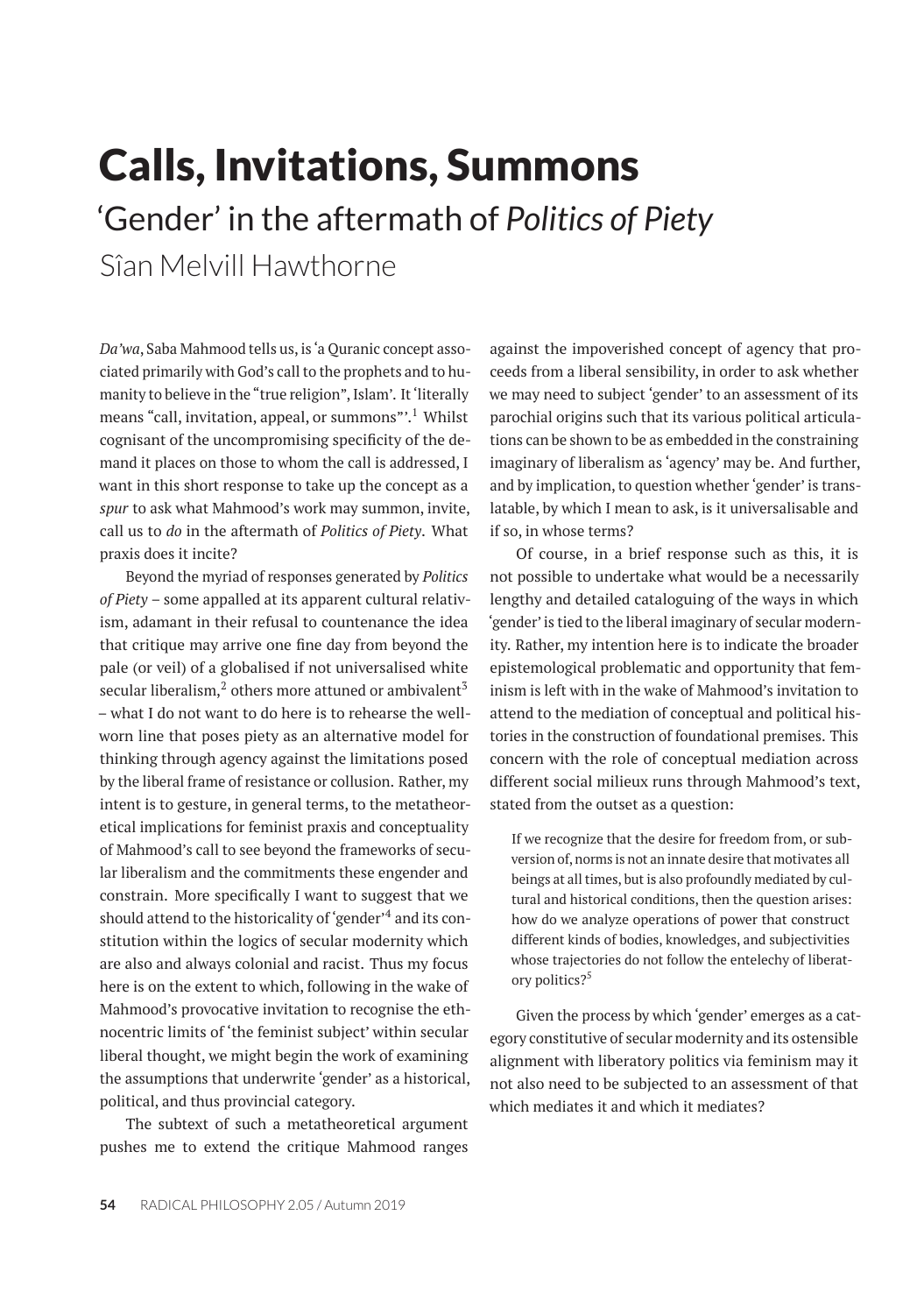## **Translations**

What if 'gender' *is* untranslatable?<sup>6</sup> The issue of (un)translatability, of the movement of a concept from here to there, of the meanings that travel and those which do not, of the histories that remain in place and those which are displaced, is one that Mahmood's work also addresses. Is 'gender' translatable? What is it that such a question asks? Is it a question of correspondence? A gesture towards the relationship between a universalised genus and a range of differentiated species? If we pose 'gender' in such terms we might suggest that it is the genus – all cultures have a means of categorising humans into one, two or several genders – in relationship to which the various different cultures or societies structure some variant or other of what is recognisable as a gender system. But what does such a circularity reference? What precisely is this original genus that engenders these variations which nonetheless all share something in common? In what does this commonality

lie and whence? What is it that we – and who this 'we' is, is the question – think we see when we look out into the world and see the genus translated into species? Is there translation without coloniality?

Although Mahmood only briefly raises the question of (conceptual) translation and its connection to assumptions of universalisability, $<sup>7</sup>$  particularly the ways in which</sup> concepts' histories may be marked by a certain intractability if not incommensurability that restricts their transversal mobility, it seems that such a question underlies her call to understand agency otherwise, to extend its lexical range beyond that which has been imagined within secular liberalism. That is, she summons us to see how translation out of the set of liberal commitments to autonomy, liberty, choice, and so on, into a social and political context with a different set of priorities and concepts of a subject who acts intentionally, inevitably constrains, distorts and conceals. Thus, the persistence of assertions of similitude masks a will to universalise which is always a colonial move. As Butler notes, in a passage that Mahmood cites approvingly,

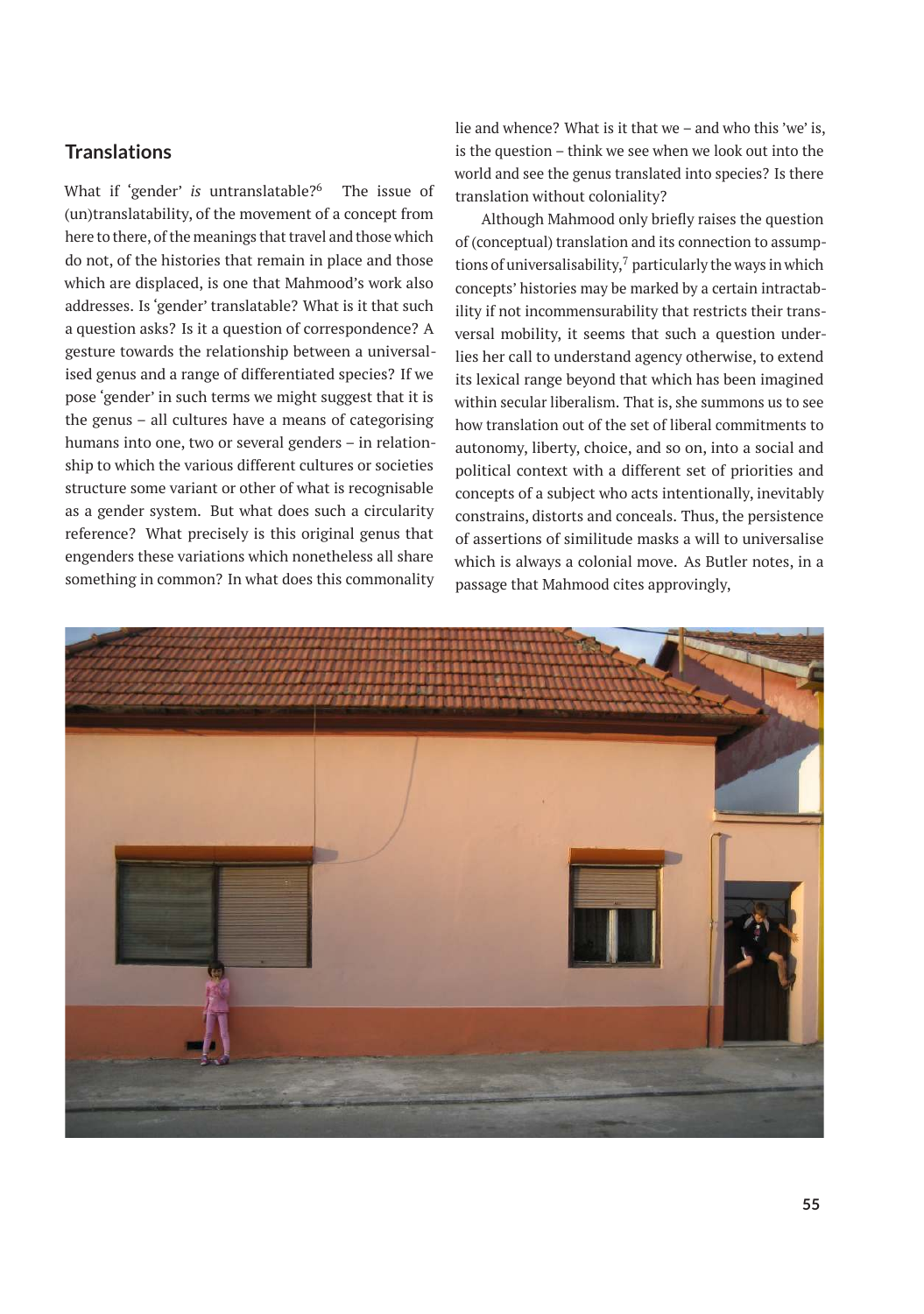no assertion of universality takes place apart from a cultural norm, and, given the array of contesting norms that constitute the international field, no assertion can be made without at once requiring a cultural translation. Without translation, the very concept of universality cannot cross the linguistic borders it claims, in principle, to be able to cross. Or we might put it another way: without translation, the only way the assertion of universality can cross a border is through colonial and expansionist  $logic.<sup>8</sup>$ 

So, when 'gender' as produced within (white) liberal feminist thought travels, what does it reference? What political and ideological commitments and histories does it connect to and imply? What histories are neglected or forgotten? Might we need to begin (again) to speak of the 'coloniality of gender'<sup>9</sup> in order to speak of it at all?

# **Genealogies**

By way of seeing how 'gender' may be caught up in a history that limits its capacity to account for social arrangements beyond the purview of its provincial origins, the parallel case of 'religion' can prove instructive. In the last twenty-five years, scholars have drawn attention to how the *taxon* 'religion' is closely tied to the (opaque) ethnocentric creation of public/private, secular/religious, religion/state dichotomies that underpin and sustain the project of European modernity and the nation-state, and are further inevitably embedded in forms of colonialist governmentality, both of which render the continuing use of 'religion' as a category of knowledge or descriptor for anything other than western Protestant Christianity deeply suspect. $10$  Scholars have pointed to the ways in which Religious Studies has traded in a series of rhetorical techniques (for example, claims to the uniqueness, universality, irreducibility, etc. of the datum 'religion'), that obscures the manufactured nature of its central category, and moreover demonstrates the myriad ways in which this work of manufacture, and indeed translation, is to a large degree implicated in, supportive of, and served by colonial conceptuality and its universalising logic.

What this scholarship has established, further, is how the contemporary common-sense notion of religion's universality obscures the history of its production and its subsequent violent inscription qua translation on to cultural practices, traditions and conceptual schemas quite alien to the specificity of its European provenance. The translation of non-western traditions and worldviews as 'religions' interpellated them into a highly provincialised debate that not only restricted their possible modes of articulation and signification but also predetermined their reception and dissemination. Thus to use the term 'religion' to refer to non-European lifeways is to subject them to a conceptual regime that always already implies their inferiority and mistakenly assumes a shared referentiality, that of the agonistic dichotomisation of the religious and the secular realms characteristic of post-Enlightenment European history. Europe's struggles to overcome 'religion' were struggles to overcome a particular form of Christianity but at the same time Christianity was the primogenitive model for those traditions we now understand as religious.

If the genealogy I point to here has by now been well rehearsed within Religious Studies, a parallel effort in white feminism<sup>11</sup> regarding the history of 'gender' as a critical category tied to secular liberal and colonial modernity (and the line between these two is paper thin), such that the conceptual scope of 'gender' is tempered, has yet to be undertaken in any systematic manner. Whilst this is not the place to undertake such work,  $12$  what we might simply note here is what such a task may involve. It would involve tracing the various strands of thought, histories, politics and practices that have informed and produced 'gender' as a category of analysis and critique, as a site of identity, a process of meaning-making (and imposition) and political organising. In tracking this history what would be shown is how these strands enact racial and colonial politics and exclusions even in their most benevolent figurations. It would imply attending to 'gender's' production in several intersecting contexts, namely secular modernity's segregation of women from the bourgeois public sphere alongside the rise of the nation state and the heteronormative nuclear family; Enlightenment discourses of sovereignty and their relationship to the 'self', that is, the 'man of reason'; the legislative connection forged between ownership of property and the basis of citizenry; the liberal emphasis on 'equality, liberty and community' as the markers of toleration and inclusion and which serve as the organising itinerary of early and contemporary feminist thought; European colonialisms, where 'gender', like 'religion', was wielded as a civilising tool and a point of contrast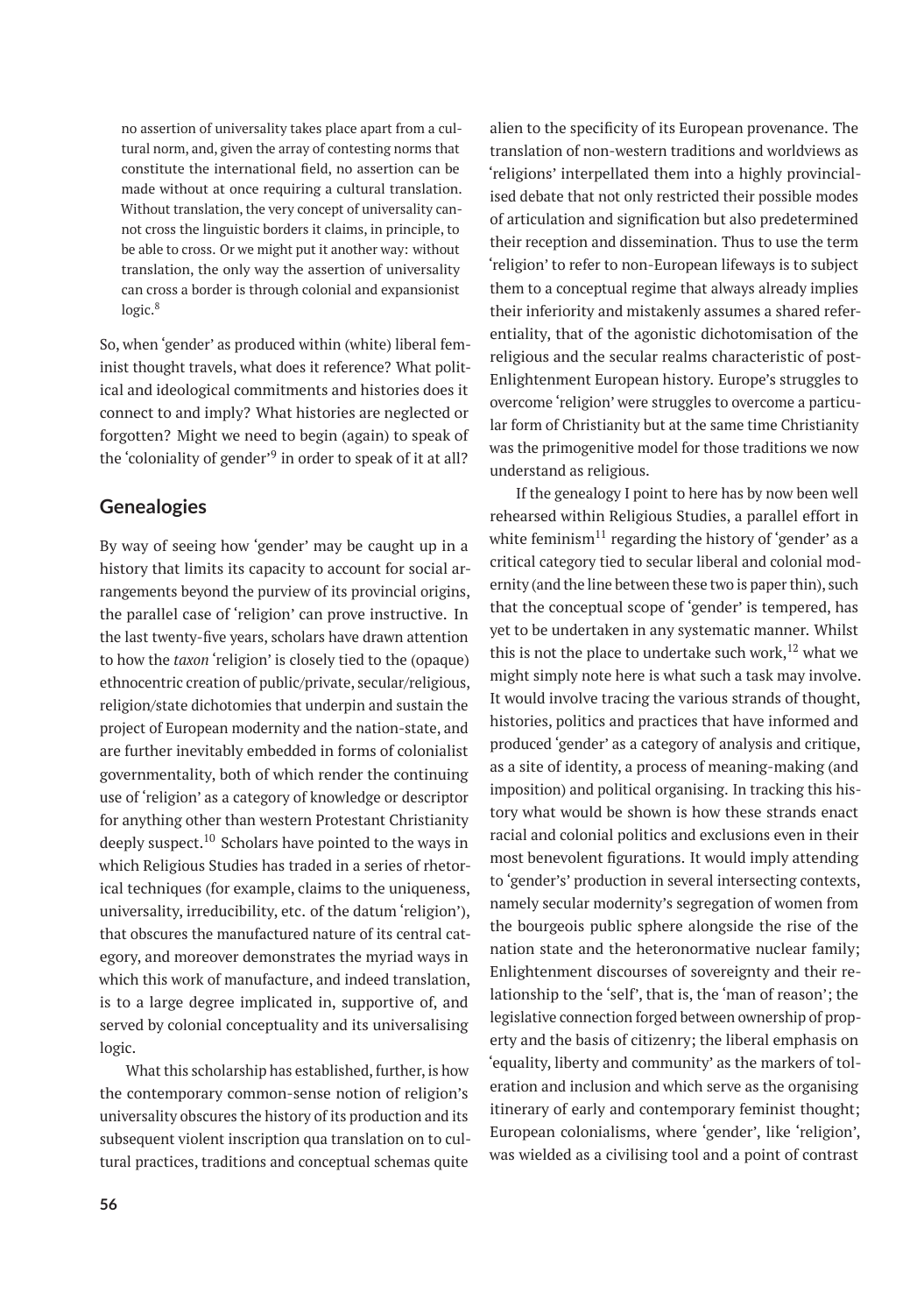to the European metropole; and the rise of race 'science' and the slave trade. Each of these contexts should, I would argue, be read not only as the history of the conceptual emergence of 'gender', but also as those in which the conceptualisation of 'gender', whether as a sign of negativity or positivity, operated as a technology of antiblackness inasmuch as racist anxieties and imaginaries underwrote not only theorisations of both the content and form of 'gender', but also enabled the prioritisation of a privileged, deracinated gender imaginary which was and is able to neglect race and coloniality as central to its construction.

This neglect enables the persistent universalisation of 'gender' as a tool in the pursuit of emancipation – providing both its form and content (all the while compliant with the chimeric quality of liberal governmentality),  $13$  and enabling the assumption that 'gender' has some privileged, thus necessarily segregated, role to play in the dismantling of patriarchy. There are at least five dominant tendencies that, I have argued, $14$  signal the neglect of the racist and colonialist underpinnings of 'gender,' which play out in contemporary white feminism, and which point to the necessity for reconfiguration of its priorities, institutional practices and structures, and organising categories. Briefly, these are: (1) the tendency to employ an ethnocentric model of 'gender' parading as universal but which is informed by predominantly western liberal feminist assumptions and political agendas, and which at the same time selectively appropriates non-western traditions and practices in its service; (2) a propensity to conflate feminist, black, womanist, postand decolonial feminist interests and experiences as similar if not the same, and to treat misogyny, colonialism, slavery and racism as analogous forms of oppression; (3) relatedly, the habit of predominantly addressing questions of race, ethnicity and colonial histories when considering non-white populations and practices such that whiteness disappears as a significant frame for all and any sociality it nonetheless structures and informs; (4) the adoption and distortion of 'intersectionality' as a mode of transactional analysis that presupposes an unqualified, unmarked subject to whom identity markers accrue and which are interchangeable or brought into play at different times and in different contexts. Such a move fails to reference its origins in Black feminist thought and thus to understand intersectionality as both an analytic

*and* lived experience of oppression and inequality within matrices of power that persistently cross-cut, one which indicts white feminism as one such matrix; (5) the tendency to attribute to 'religion' and religious allegiance the status of cause of oppression rather than source of solidarity and nourishment, if not emancipatory insight.

To insist on the similitude of oppression across a spectrum of difference whilst prioritising gender as the tie that binds, is to indulge in a form of discursive imperialism that not only weakens the intellectual credibility and political force of feminist work, but also obscures the embeddedness of much feminist thought in white privilege and its persistent, if apparently unwitting, collaboration with racist and colonialist practices of exclusion and universalisation, all in the name of freedom, equality and sisterhood. Moreover, it suggests that an invisibly etiolated feminism is adequate to the task of thinking and writing about, or better listening to, hearing and centring material and persons wholly or partially different historically, philosophically or geographically.<sup>15</sup> Gayatri Spivak's assessment of a broader problem for white feminism, echoing Mahmood's own critique, is pertinent here when she draws attention to how it glosses a significant problem when it attempts to embrace 'multiculturalist or postcolonial marginality' in the articulation of its mission: 'that a concern with women *and* men who have not written in the *same* cultural inscription (a working hypothesis that works well in colonial situations) cannot be mobilised *in the same way* as the investigation of gendering in one's own'.<sup>16</sup> The lesson here is that the conceptual terrain – the categories, histories, methods, and assumptions – of white feminism's conceptualisation of 'gender' and its indebtedness and allegiance to secular liberalism is so ethnocentrically specific that its extension beyond that specificity to co-opt the values, practices and histories of others in the service of its political itineraries should be approached very warily.

Mahmood shows well how such a dynamic operates with regard to the vexed question of women's agency. Demands for women's autonomy and voice, and recognition of even their *religious* agency have animated much feminist scholarship. More often than not – and this is where Mahmood's challenge to 'the feminist subject' and the subject of feminism rings so true – feminist engagement with notions of agency and voice has rubbed against 'traditionalist' understandings of women's piety where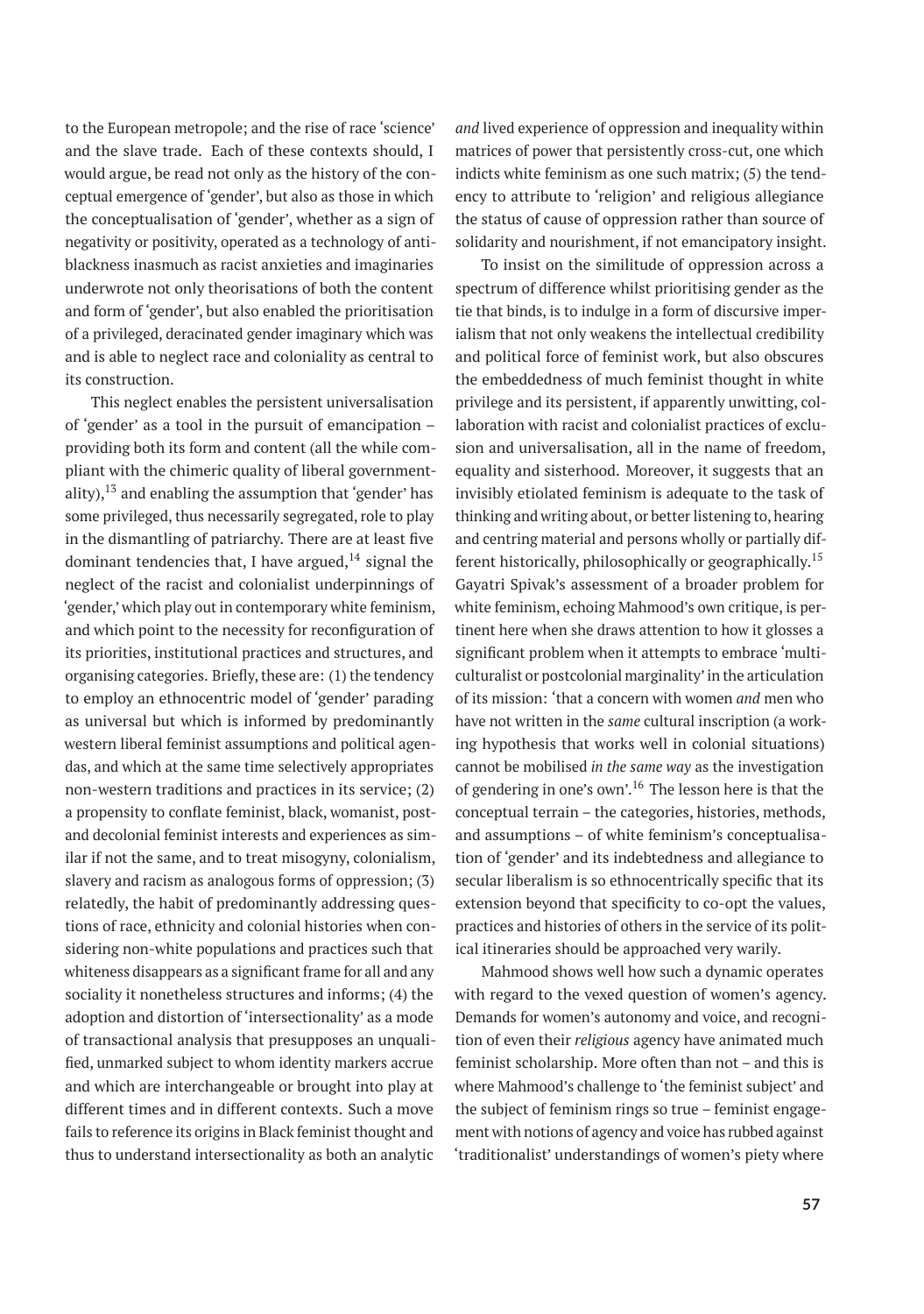women are then framed as either passive and compliant, or resistant and rebellious. Consonant with the secularising imaginary of the liberalist political structures of western states, agency is thus advanced as an appropriate response and form of resistance to the assumed or mandated passivity of the religious woman. Failure to exert agency as resistance or to exercise one's voice autonomously is routinely read as a failure of the willing subject, a sign of the improperly formed political subject and of her retrogressive subjugation to patriarchal structures of power. But to impose such a frame is silencing and imperialist. Saba Mahmood thus warns against the feminist scholarly co-optation of women's agency in support of 'the goals of progressive politics' because it obscures those 'dimensions of human action whose ethical and political status does not map onto the logic of repression and resistance'.<sup>17</sup>

## **Calls**

What has made it possible for white feminism to fail to see race and postcoloniality as the place from which configurations of centre and periphery must be rethought and even overturned? Part of the answer lies in the collective failure of white feminism to attend to the ethnocentrism of the field's history such that 'gender' is prioritised as the site of origination for critique (because it is assumed in the liberal feminist tradition to be the site of origination for the self), rather than the historical facticity of colonialisms, racisms, enslavement and their afterlives. 'Gender' rendered as a singularly central formation is claimed as both the place of enunciation and as providing the content and analytic framing for that enunciation. It appears to be unimplicated in colonial and racist value codings and the theorisations of embodiment, agency, voice and place, etc. that these assume and invite. These colonial and racist histories have formed the present, for all of us, however differentiated our relations to those histories might be and it thus remains a place from which the necessity or even possibility of the translation of 'gender' and its foregrounding must be tested.

The Indian feminist Uma Narayan, addressing the agonistic encounters between western and non-western feminists, has argued that 'Working together to develop a rich feminist account of this [colonial] history that di-

vides and connects us might well provide Western and Third-World feminists [with] some difficult but interesting common ground, and be a project that is crucial and central to any truly "international" feminist politics'. Narayan here implies that 'western' efforts of self-definition are also therefore profoundly 'political responses to this history'.<sup>18</sup>

Might we not then read the prioritisation of 'gender' within feminist thought as precisely embedded in the neo-imperialist politics of secular liberalism that of necessity invokes a temporally and spatially differential – hierarchical – relation to a series of Others? Must we not try to see how this differential relationship is then (mis)represented as analogous to many forms of marginality, where 'gender' is nonetheless a first amongst equals? Is this not a collusion with the structures of coloniality and racism that insist on, indeed require, the simultaneous homogeneity and non-universalisability of the apparent periphery? When we fail to account for and to the colonial and racist history that is in fact *the* place of common ground for all feminists, is white feminism in particular not indulging in a project of self-definition that repeats the colonial appropriation of the other in order to accrue social and intellectual capital? If we were to take seriously the vexed specificity of white colonial and racist conceptuality as a significant part of the making of 'gender' as a site of critique, might it be that 'gender' will no longer be the site where all the usual intersections 'intersect'?

The most pressing question which I think Mahmood, albeit obliquely, invites us to pursue, is why it is that white feminism has not started from the place of the other with whom it asserts political and intellectual solidarity, from the 'history that divides and connects us', and from the forms of sociality, belonging and responsibility that are other to its imaginary. Mahmood's call, the *da'wa*, with which we began, all the more poignant in the aftermath of her death, invites us to begin again with a work of translation, that now may fracture the certainties of the secular liberal monopolisation of 'freedom': '[W]e can no longer arrogantly assume that secular forms of life and secularism's progressive formulations necessarily exhaust ways of living meaningfully and richly in this world.<sup>19</sup> The call is to move beyond the constrained commitments of the secular, liberal modern, recall its long history of withholding the promise of freedom, and